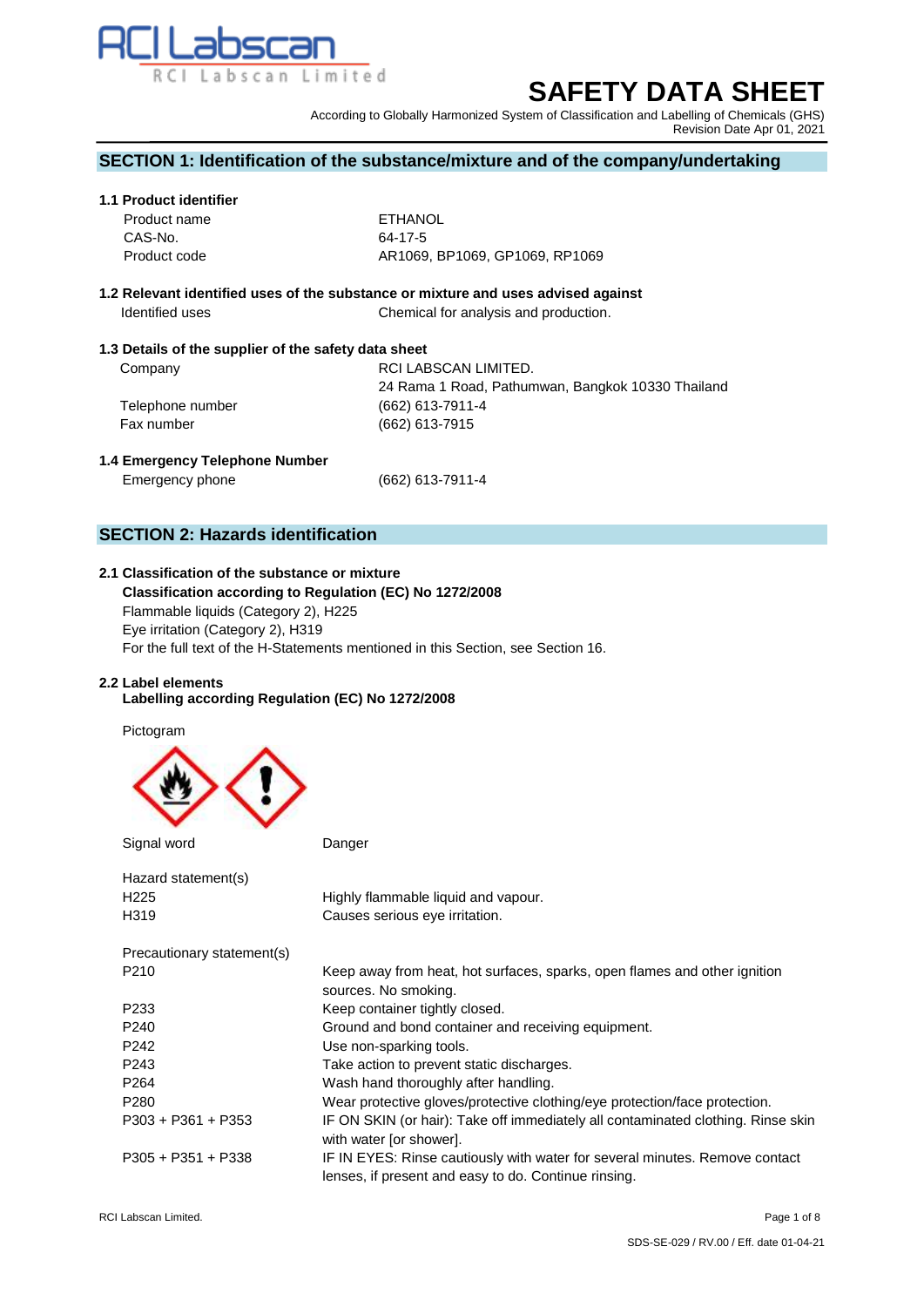| P337 + P317 | If eye irritation persists: Get medical help. |
|-------------|-----------------------------------------------|
| P403 + P235 | Store in a well-ventilated place. Keep cool.  |

# **2.3 Other hazards** None

# **SECTION 3: Composition/information on ingredients**

| <b>3.1 Substances</b><br>Synonyms |           | Ethyl alcohol Denatured, Denatured alcohol, Ethanol Denatured. |            |                  |          |
|-----------------------------------|-----------|----------------------------------------------------------------|------------|------------------|----------|
| CAS-No                            | EC-No     | EC-Index-No                                                    | Formula    | Molecular Weight | Weight % |
| 64-17-5                           | 200-578-6 | 603-002-00-5                                                   | $C_2H_5OH$ | 46.07 g/mol      | >99      |

#### **Hazardous ingredients according to Regulation (EC) No 1272/2008**

| <b>Component</b>         | <b>Concentration</b> | <b>Classification</b>                |
|--------------------------|----------------------|--------------------------------------|
| <b>Ethanol</b>           |                      |                                      |
| CAS-No<br>64-17-5        | $>99\%$              | Flammable liquids (Category 2), H225 |
| EC-No<br>200-578-6       |                      | Eye irritation (Category 2), H319    |
| EC-Index-No 603-002-00-5 |                      |                                      |

For the full text of the H-Statements mentioned in this Section, see Section 16

#### **3.2 Denatured**

### **Denatoniumbenzoate**

Synonyms N,N-diethyl-N-[2-(2,6-dimethylphenylamino)-2-oxoethyl]-Benzylammonium benzoate

| CAS-No    | EC-No     | EC-Index-No | Formula                                                     | Molecular Weight | Weight % |
|-----------|-----------|-------------|-------------------------------------------------------------|------------------|----------|
| 3734-33-6 | 223-095-2 | -           | $\mathrm{C}_{28} \mathrm{H}_{34} \mathrm{N}_2 \mathrm{O}_3$ | 446.5 g/mol      |          |

# **Hazardous ingredients according to Regulation (EC) No 1272/2008**

|                           | <b>Component</b>         | <b>Concentration</b> | <b>Classification</b>                         |
|---------------------------|--------------------------|----------------------|-----------------------------------------------|
| <b>Denatoniumbenzoate</b> |                          |                      |                                               |
| CAS-No                    | 3734-33-6                | $1\%$                | Acute toxicity, Oral (Category 4), H302       |
| EC-No                     | 223-095-2                |                      | Acute toxicity, Inhalation (Category 4), H332 |
| EC-Index-No               | $\overline{\phantom{0}}$ |                      |                                               |

For the full text of the H-Statements mentioned in this Section, see Section 16

# **SECTION 4: First aid measures**

# **4.1 Description of first aid measures**

| General advice    | Show this safety data sheet to the doctor in attendance.                                                                                                                                                                                                                                              |
|-------------------|-------------------------------------------------------------------------------------------------------------------------------------------------------------------------------------------------------------------------------------------------------------------------------------------------------|
| <b>Inhalation</b> | Move to fresh air in case of accidental inhalation of vapors. Keep patient warm. In case of<br>shortness of breath, give oxygen. Apply artificial respiration only if patient is not breathing<br>or under medical supervision. No artificial aspiration mouth to mouth or mouth to nose.             |
|                   | Use suitable instruments/apparatus.                                                                                                                                                                                                                                                                   |
| Skin contact      | Remove contaminated clothing and wash affected skin with soap and water. If signs of<br>poisoning appear, treat as for inhalation. Obtain medical attention. Wash contaminated<br>clothing before reuse. Contaminated combustible material, e.g. clothing ignites more<br>readily and burns fiercely. |
| Eye contact       | If the substance has got into the eyes, immediately wash out with plenty of water at least<br>15 minutes. Obtain medical attention.                                                                                                                                                                   |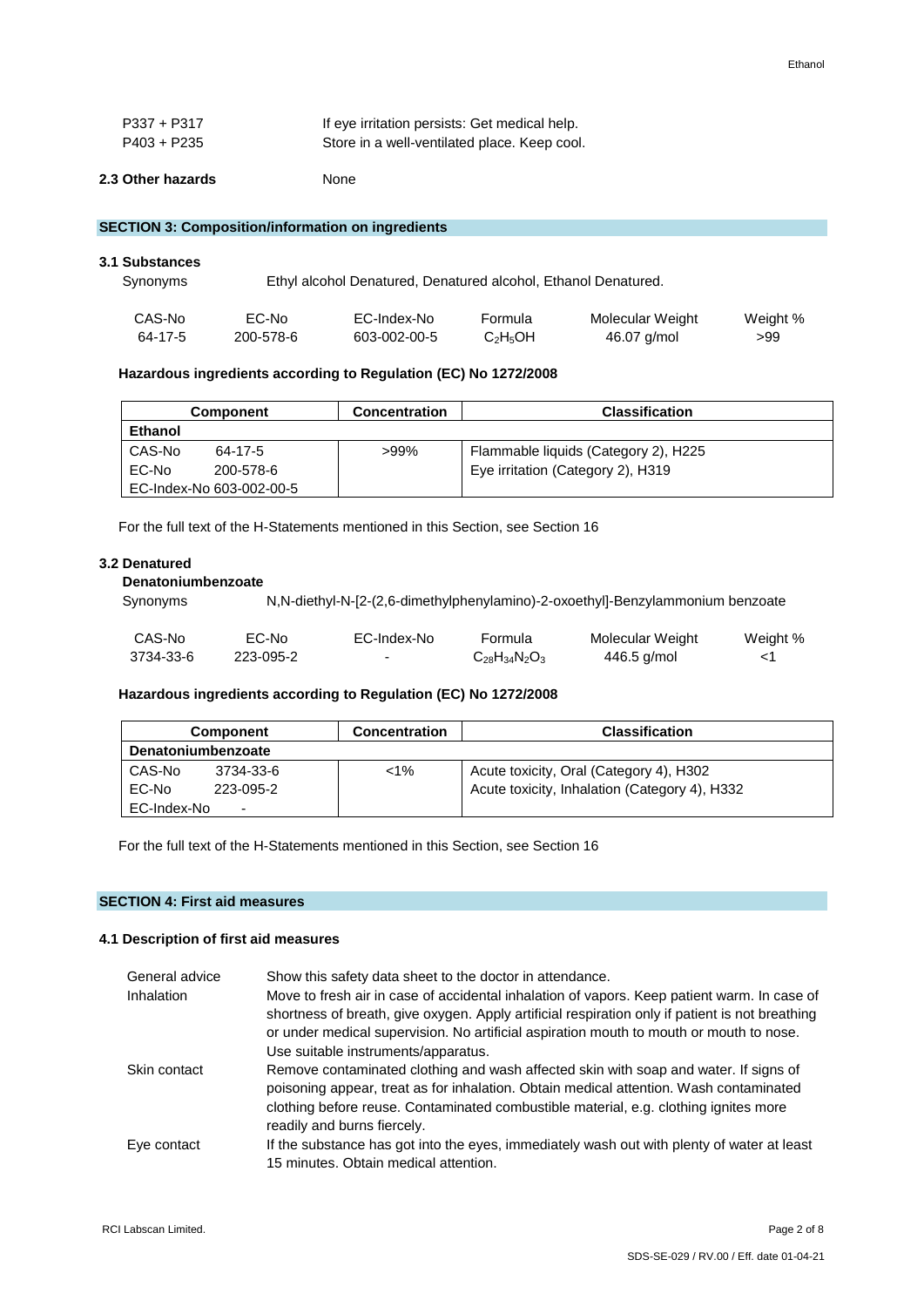Ingestion Rinse mouth. Do not induce vomiting. Immediately make victim drink water (two glasses at the most). Keep patient warm. In case of shortness of breath, give oxygen. Apply artificial respiration only if patient is not breathing or under medical supervision. No artificial aspiration mouth to mouth or mouth to nose. Use suitable instruments/apparatus. Obtain medical attention. Never give anything by mouth to an unconscious person.

#### **4.2 Most important symptoms and effects, both acute and delayed**

The most important known symptoms and effects are described in section 2.2 and section 11

# **4.3 Indication of any immediate medical attention and special treatment needed**

Not Available

# **SECTION 5: Firefighting measures**

#### **5.1 Extinguishing media**

#### **Suitable extinguishing media**

Extinguish with carbon dioxide, dry chemical, foam or water. In the event of fire, cool tanks with water spray.

#### **5.2 Special hazards arising from the substance or mixture**

Vapors may form explosive mixture with air at ambient temperature. Flash back possible over considerable distance.

#### **5.3 Advice for firefighters**

Wear self-contained breathing apparatus and protective suit.

# **5.4 Further information**

 Standard procedure for chemical fires. Take measures to prevent electrostatic charging. Prevent firefighting water from entering surface water or groundwater.

# **SECTION 6: Accidental release measures**

### **6.1 Personal precautions, protective equipment and emergency procedures**

Evacuate personnel to safe areas. Do not breathe vapors or spray mist. Wear a positive-pressure supplied-air respirator, flame retardant antistatic protective clothing. Shut off leaks if without risk. Keep people away from and upwind of spill/leak.

#### **6.2 Environmental precautions**

Contain or absorb leaking liquid with sand or earth, consults an expert. Prevent liquid entering sewers, basements and workpits. If substance has entered a water course or sewer or contaminated soil, advise police.

#### **6.3 Methods and materials for containment and cleaning up**

Spillage: May react with combustible substances creating fire or explosion hazard and formation of toxic fumes. Take necessary action to avoid static electricity discharge (which might cause ignition of organic vapors). Soak up with inert absorbent material (e.g. sand, silica gel or chemical absorbent pads). Prevent liquid entering sewers, basements and workpits; vapor may create explosive atmosphere. Transfer to covered steel drums. Dispose of promptly.

# **6.4 Reference to other sections**

For disposal see **Section 13**.

# **SECTION 7: Handling and storage**

#### **7.1 Precautions for safe handling**

Keep container tightly closed. Take necessary action to avoid static electricity discharge (which might cause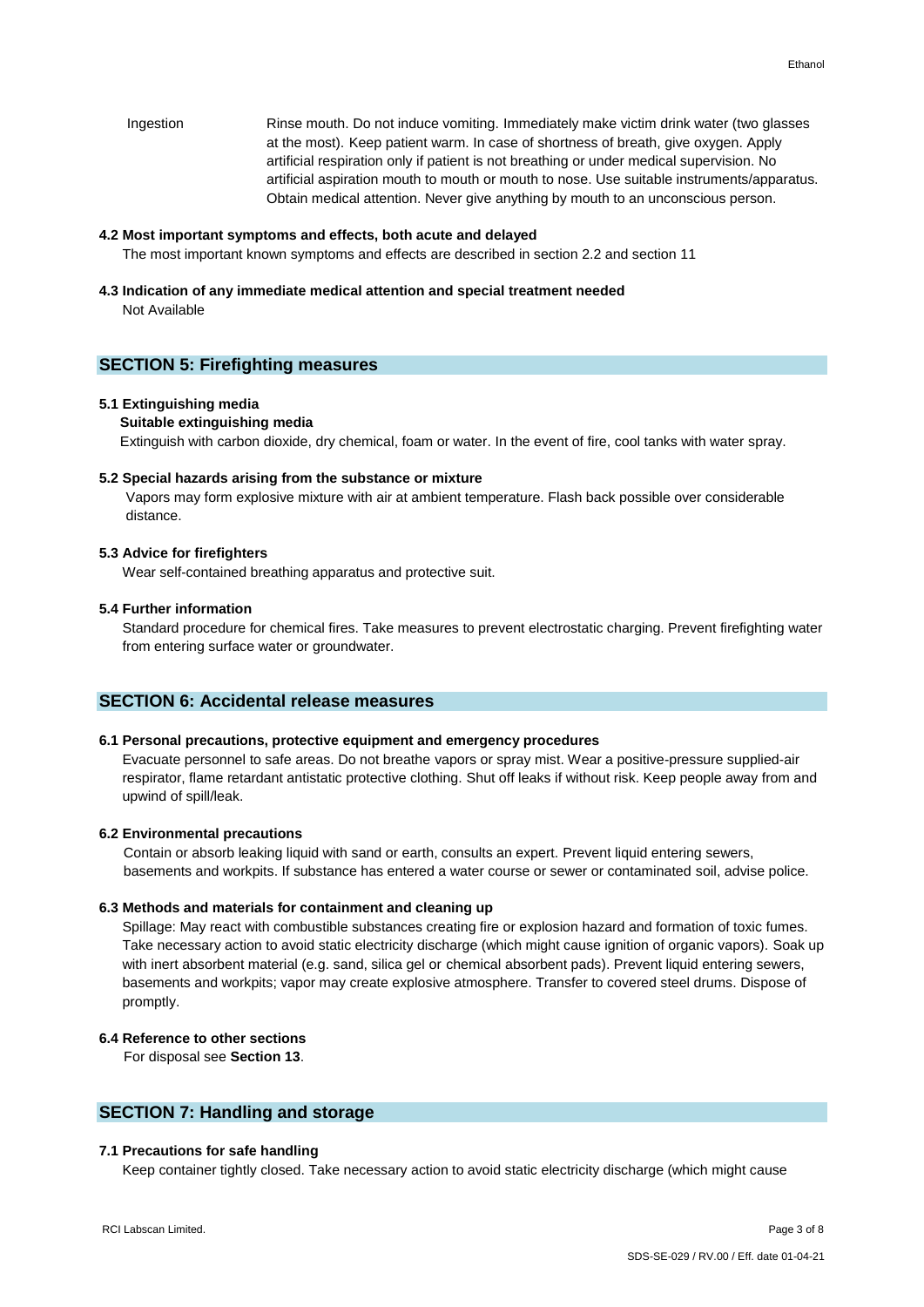ignition of organic vapors). Use only in area provided with appropriate exhaust ventilation. Do not breathe vapors or spray mist. Avoid contact with skin, eyes and clothing. Do not empty into drains.

# **7.2 Conditions for safe storage, including any incompatibilities**

Keep tightly closed in a dry, cool and well ventilated place. Keep away from heat and sources of ignition. Keep out of direct sunlight and away from incompatible materials. Store in original container. Electrical equipment should be protected to the appropriate standard.

# **7.3 Specific end use(s)**

Apart from the uses mentioned in section 1.2 no other specific uses are stipulated.

# **SECTION 8: Exposure controls/personal protection**

#### **8.1 Control parameters**

**Derived No Effect Level (DNEL)** 

| <b>Application Area</b> | <b>Health Effects</b>      | <b>Exposure</b> | Value                  |
|-------------------------|----------------------------|-----------------|------------------------|
| Worker                  | Acute Local effects        | Inhalation      | 1900 mg/m <sup>3</sup> |
| Worker                  | Long-term Systemic effects | Inhalation      | 950 mg/m $3$           |
| Worker                  | Long-term Systemic effects | Skin contact    | 343 mg/kg Body weight  |
| Consumer                | Acute Local effects        | Inhalation      | 950 mg/m $3$           |
| Consumer                | Long-term Systemic effects | Ingestion       | 87 mg/kg Body weight   |
| Consumer                | Long-term Systemic effects | Inhalation      | 114 mg/m <sup>3</sup>  |
| Consumer                | Long-term Systemic effects | Skin contact    | 206 mg/kg Body weight  |

#### **Predicted No Effect Concentration (PNEC)**

| <b>Compartment</b>           | Value        |
|------------------------------|--------------|
| Aquatic intermittent release | 2.75 mg/l    |
| Fresh water                  | $0.96$ mg/l  |
| Fresh water sediment         | $3.6$ mg/kg  |
| Marine water                 | $0.79$ mg/l  |
| Oral                         | 720 mg/kg    |
| Sewage treatment plant       | 580 mg/l     |
| Soil                         | $0.63$ mg/kg |
|                              |              |

#### **8.2 Exposure controls**

#### **Appropriate engineering controls**

The product should only be used in areas from which all naked lights and other sources of ignition have been excluded. Ventilation hoods and fans required when working with organic solvents or in hot melt applications.

# **Individual protection measures (Personal protective equipment, PPE)**

# **Eye/face protection**

Goggles giving complete protection to eyes.

#### **Skin protection**

 Chemical resistant apron / flame retardant antistatic protective clothing, heavy duty work shoes. Handle with gloves

- Full contact wears gloves from butyl rubber material.
- Splash contact wears gloves from nitrile rubber material.

The select protective gloves have to satisfy the specifications of EU Directive 89/686 EEC and standard EN 374 derived from it.

#### **Respiratory protection**

In case of insufficient ventilation, wear suitable respiratory equipment. Required when vapor/aerosols are generated filter A (EN 141 or EN 14387).

#### **Environmental exposure controls**

Prevent liquid entering sewers, basements and workpits.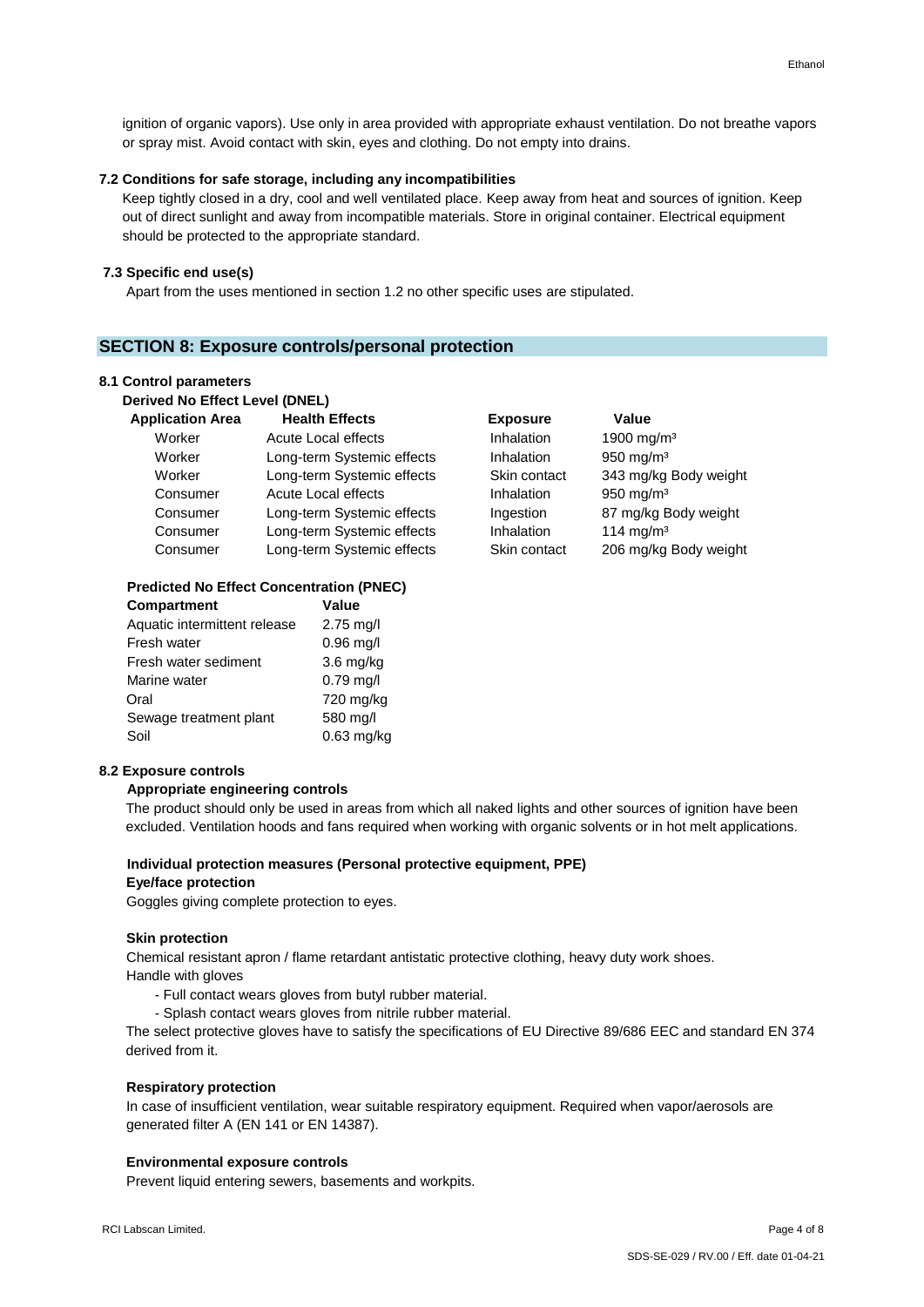# **SECTION 9: Physical and chemical properties**

#### **9.1 Information on basic physical and chemical properties**

| Appearance: Form                        | Liquid                                                   |
|-----------------------------------------|----------------------------------------------------------|
| : Color                                 | <b>Colorless</b>                                         |
| Odour                                   | Alcohol-like                                             |
| <b>Odour Threshold</b>                  | Not Available                                            |
| рH                                      | 7.0 at 20 °C                                             |
| Melting point/range                     | $-114.5 °C$                                              |
| Boiling point/range                     | 78.3 °C at 1013 hPa                                      |
| Flash point                             | 12 °C (closed cup)                                       |
| Evaporation rate                        | Not Available                                            |
| Flammability (solid, gas)               | Not Available                                            |
| Explosion limits: lower                 | $3.5 \%$ (V)                                             |
| upper                                   | 15 % (V)                                                 |
| Vapor Pressure                          | 59 hPa at 20°C                                           |
| <b>Relative Vapor Density</b>           | 1.6                                                      |
| Density                                 | 0.790 g/ml at $20^{\circ}$ C                             |
| Water solubility                        | Soluble at 20°C                                          |
| Partition coefficient (n-octanol/water) | log Pow: -0.32                                           |
| Auto-Ignition temperature               | 425 °C                                                   |
| Decomposition Temperature               | Not Available                                            |
| Viscosity                               | 1.2 mPa.s at $20^{\circ}$ C                              |
| Explosive properties                    | Not Explosive                                            |
| Oxidizing properties                    | The substance or mixture is not classified as oxidizing. |

#### **SECTION 10: Stability and reactivity**

#### **10.1 Reactivity**

Heat sensitive/decomposition.

## **10.2 Chemical stability**

Stable under recommended storage conditions.

#### **10.3 Possibility of hazardous reactions**

Risk of explosion in contact with chlorine, strong oxidizing agents, nitric acid, calcium hypochlorite, halogen oxides, disulfur difluoride, acetic anhydride + salts + acids, isocyanates, potassium, potassium dioxide, potassium permanganate/sulfuric acid, sodium, sodium hypochloride, sodium peroxide, perchlorates, peracids, perchloro nitrile, mercury nitrate, oxygen (liquid), sulfuric acid + hydrogen peroxide, silver/nitric acid, silver nitrate, silver nitrate/ammonia, silver oxide/ammonia, nitrogen dioxide, conc. hydrogen peroxide. The substance can react dangerously with alkali/alkaline earth metals, fluorine, reducing agents, acetylene bromide, acetylene chloride, barium perchlorate, bromine trifluoride, chromium trioxide, chromyl chloride, oxiran, iodine heptafluoride, potassium tert.-butoxide, lithium hydride, phosphorus trioxide, platinum black, nitric acid/potassium permanganate, acid anhydrides, acids, uranium hexafluoride, zirconium(IV)-chloride, zirconium(IV)-iodide

# **10.4 Conditions to avoid**

Moisture, heat, flames and sparks.

#### **10.5 Incompatible materials**

Alkali metals, alkaline earth metals, alkali oxides, strong oxidizing agents, halogen-halogen compound, chromyl chloride, ethylene oxide, fluorine, perchlorates, potassium permanganate, sulfuric acid, perchloric acid, permanganic acid, oxides of phosphorus, nitric acid, nitrogen dioxide, uranium hexafluoride, hydrogen peroxide, chromium(VI) oxide.

Unsuitable working materials: various plastics, rubber.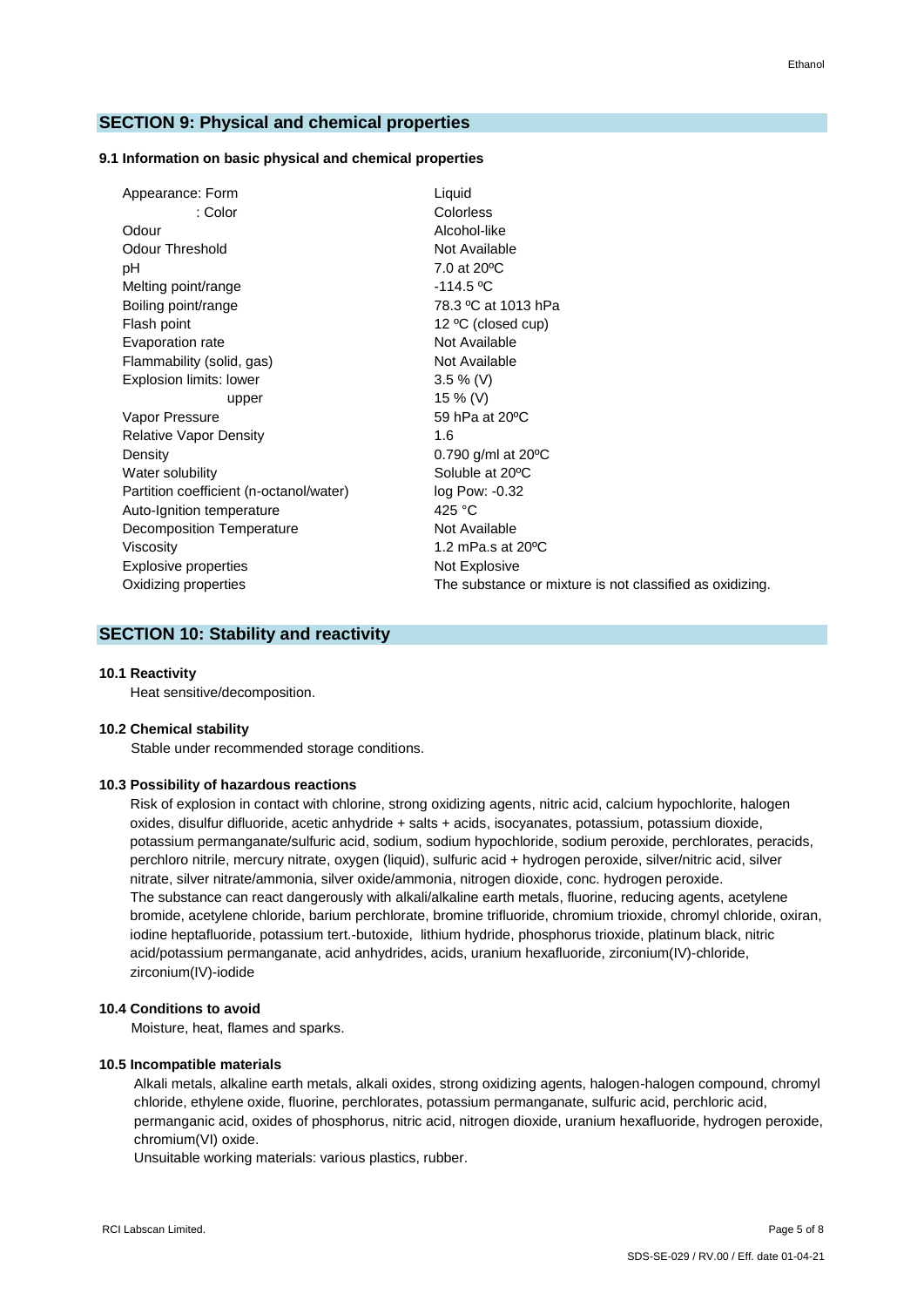#### **10.6 Hazardous decomposition products**

Carbon monoxides, Carbon dioxides (Hazardous decomposition products from under fire condition).

# **SECTION 11: Toxicological information**

# **11.1 Information on toxicological effects**

#### **Acute toxicity**

 $LC_{50}$  (inhalation, rat):  $> 95.6$  mg/l /4h LD<sup>50</sup> (oral, rat): 6200 mg/kg

**Acute oral toxicity** Symptoms: nausea and vomiting

**Acute inhalation toxicity**

Slight mucosal irritations.

**Skin corrosion/irritation** Slight irritant

**Serious eye damage/eye irritation** Slight irritant

**Respiratory or skin sensitization** Sensitisation test: Magnusson and Kligman is negative.

#### **Germ cell mutagenicity**

Bacterial mutagenicity; Salmonella typhimurium is negative.

**Carcinogenicity** Not Available

**Reproductive toxicity** Not Available

 **Teratogenicity** Not Available

 **Specific target organ toxicity (STOT) - single exposure** Not Available

**Specific target organ toxicity (STOT) - repeated exposure** Not Available

#### **Aspiration hazard** Not Available

# **Further information**

After absorption of large quantities; dizziness, inebriation, narcosis, respiratory paralysis. The product should be handled with the care usual when dealing with chemicals.

# **SECTION 12: Ecological information**

**12.1 Toxicity**

Toxicity to fish  $LC_{50}$  L.idus: 8140 mg/l /48h. Toxicity to daphnia **EC<sub>50</sub>** Daphnia magna: 9268-14221 mg/l/48h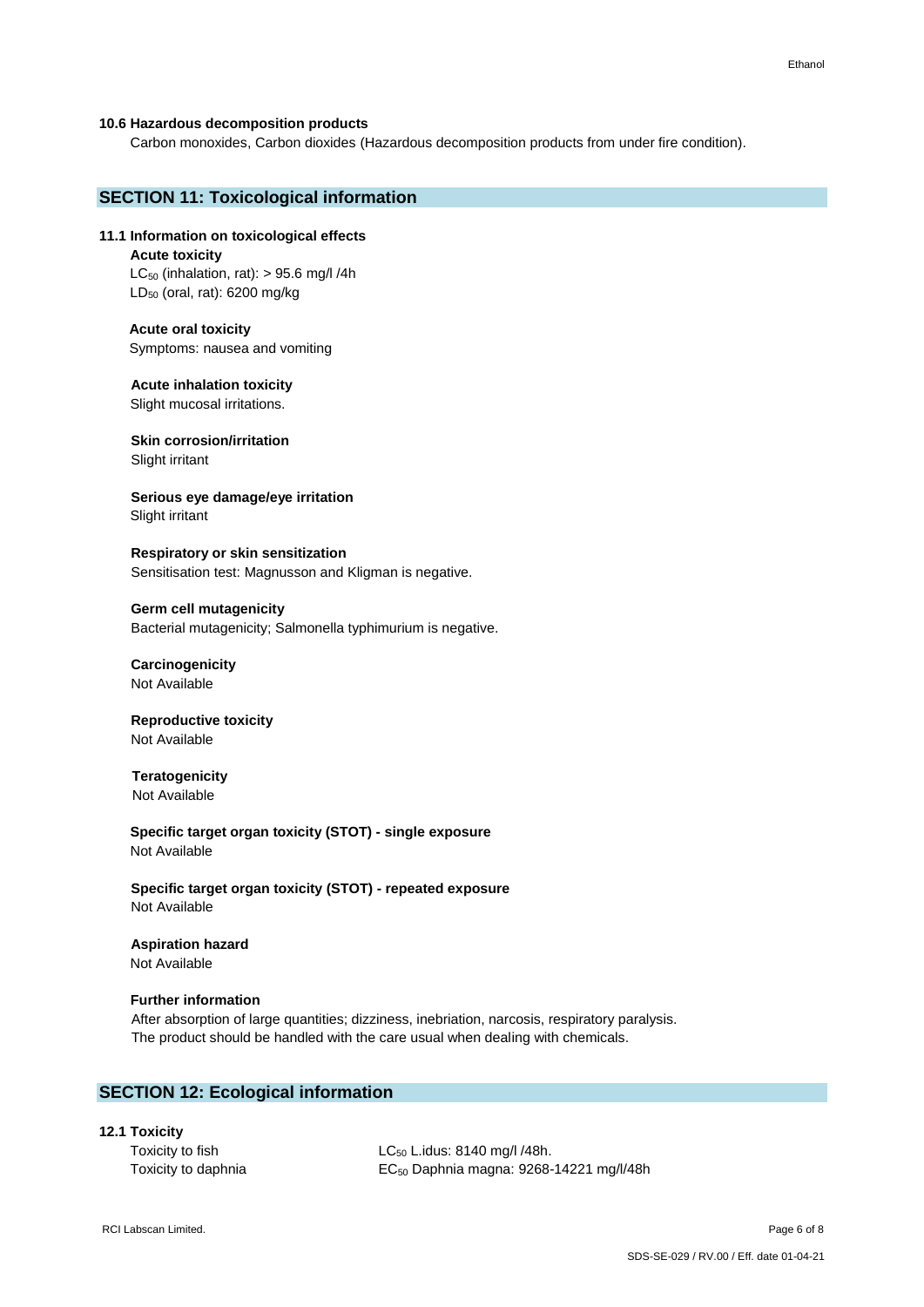| and other aquatic invertebrates<br>Toxicity to algae | $IC5$ Sc.quadricauda: 5000 mg/l /7d |  |
|------------------------------------------------------|-------------------------------------|--|
| Toxicity to bacteria                                 | $EC5$ Ps. Putida: 6500 mg/l /16d.   |  |
| 12.2 Persistence and degradability                   |                                     |  |

| Biodegradability |  | 94% Readily biodegradable |
|------------------|--|---------------------------|

#### **12.3 Bioaccumulative potential**

Partition coefficient (n-octanol/water) log Pow: -0.32 (experimental).

No Bioaccumulation (log P o/w <1).

### **12.4 Mobility in soil**

Not Available

#### **12.5 Other adverse effects**

 Biological effects: In high concentrations; Harmful effect on aquatic organisms. When used properly, no impairments in the function of waste water treatment plant are to be expected. Do not allow to enter waters, waste water or soil.

# **SECTION 13: Disposal considerations**

### **13.1 Waste treatment methods**

#### **Product**

 There are no uniform EC Regulations for the disposal of chemicals or residues. Chemical residues generally count as special waste. The disposal of the latter is regulated in the EC member countries through corresponding law and regulations. We recommend that you contact either the authorities in charge or approved waste disposal companies which will advise you on how to dispose of special waste or burn in a chemical incinerator equipped with an afterburner and scrubber but exert extra care in igniting as this material is highly flammable. Observe all federal, state, and local environmental regulations.

#### **Contaminated packaging**

 Disposal in compliance with official regulations. Handle contaminated packaging as hazardous waste in the same way of the substance itself. If not officially specified differently, non-contaminated packaging may be treated like household waste or recycled.

# **SECTION 14: Transport information**

| <b>Land Transport (ADR/RID)</b> |                |
|---------------------------------|----------------|
| <b>UN Number</b>                | 1170           |
| UN proper shipping name         | <b>ETHANOL</b> |
| Transport hazard class(es)      | 3              |
| Packing group                   | Ш              |
| Environmental hazards           | N٥             |
| Special precautions for user    | Yes            |
| Sea transport (IMDG)            |                |
| <b>UN Number</b>                | 1170           |
| UN proper shipping name         | <b>ETHANOL</b> |
| Transport hazard class(es)      | 3              |
| Packing group                   | Ш              |
| Marine pollutant                | No             |
| Special precautions for user    | Yes            |
| FmS                             | F-E S-D        |
| Air transport (IATA)            |                |
| <b>UN Number</b>                | 1170           |